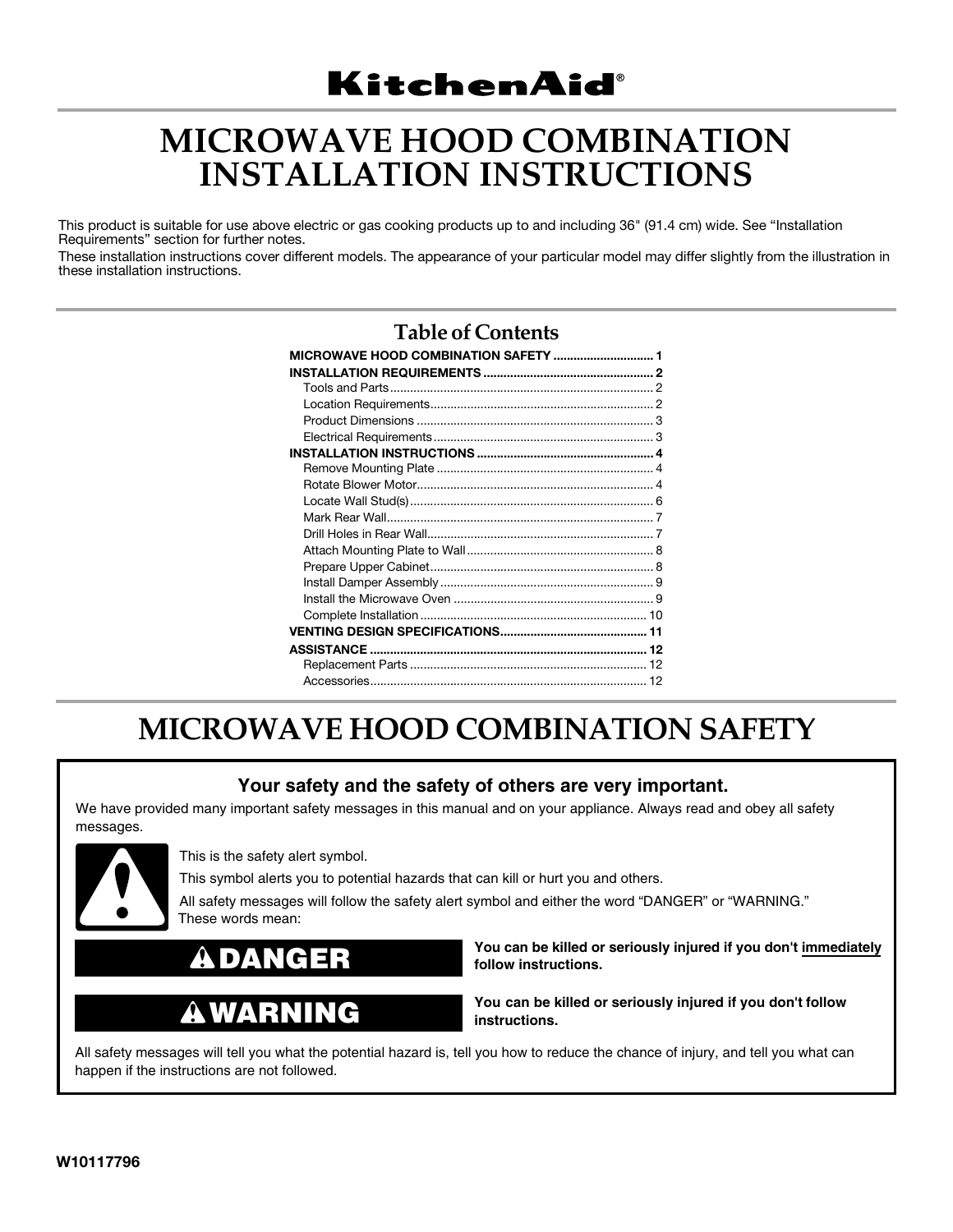## **INSTALLATION REQUIREMENTS**

### **Tools and Parts**

#### **Tools Needed**

Gather the required tools and parts before starting installation. Read and follow the instructions provided with any tools listed here.

- Measuring tape
- 

- **Pencil**
- Masking tape or thumbtacks
- **Scissors**
- No. 2 Phillips screwdriver
- No. 3 Phillips screwdriver for  $1/4 - 20 \times 3$ <sup>"</sup> bolts
- Electric drill
- 3/16" (5 mm), 3/8" (10 mm) drill bits
- 3/4" (19 mm) hole saw

#### **Parts Supplied**

For reorder information, see "Replacement Parts" section. **NOTE:** The hardware items listed here are for wood studs. For other types of wall structures, be sure to use appropriate fasteners.



- *A. 1/4-20 x 3" bolts (4)*
- *B. Washers (2)*
- *C. Toggle nuts (2)*
- *D. 1/4" x 2" lag screws (2)*
- *E. Sheet metal screws (2)*
- *F. Power supply cord bushing (1)*
- *G. Damper assembly (for wall or roof venting)*

**NOTE:** Depending on model, aluminum grease filter and charcoal filter may be combined.

#### **Materials needed**

Standard fittings for wall or roof venting. See "Venting Design Specifications" section.

- **Stud finder**
- 7/16" socket wrench (or box wrench) for 1/4" x 2" lag screws
- $1\frac{1}{2}$ " (3.8 cm) diam. hole drill bit for wood or metal cabinet
- Keyhole saw
- Caulking gun and weatherproof caulking compound

*Not Shown:*

*Upper cabinet template Mounting plate (attached to back of microwave oven) Aluminum grease filters Charcoal filters (Depending on model, charcoal filters may not be included. See Use and Care Guide.)*

Duct tape

### **Location Requirements**

Check the opening where the microwave oven will be installed. The location must provide:

- Minimum installation dimensions. See "Installation Dimensions" illustration.
- Minimum one  $2" x 4" (50.8 x 101.6 mm)$  wood wall stud and minimum 3/8" (10 mm) thickness drywall or plaster/lath within cabinet opening.
- Support for weight of 150 lbs (68 kg), which includes microwave oven and items placed inside the microwave oven and upper cabinet.
- Grounded electrical outlet inside upper cabinet. See "Electrical Requirements" section.

#### **NOTES:**

- If installing the microwave oven near a left sidewall, make sure there is at least 6" (15.2 cm) of clearance between the wall and the microwave oven, so that the door can open fully.
- Some cabinet and building materials are not designed to withstand the heat produced by the microwave oven for cooking. Check with your builder or cabinet supplier to make sure that the materials used will not discolor, delaminate or sustain other damages.

#### **Special Requirements**

#### **For Wall Venting Installation Only:**

Cutout must be free of any obstructions so that the vent fits properly, and the damper blade opens freely and fully.

#### **For Roof Venting Installation Only:**

■ If you are using a rectangular to round transition piece, 3" (7.6 cm) clearance needs to exist above the microwave oven so that the damper blade can open freely and fully. See "Rectangular to Round Transition" illustration in "Venting Design Specifications" section.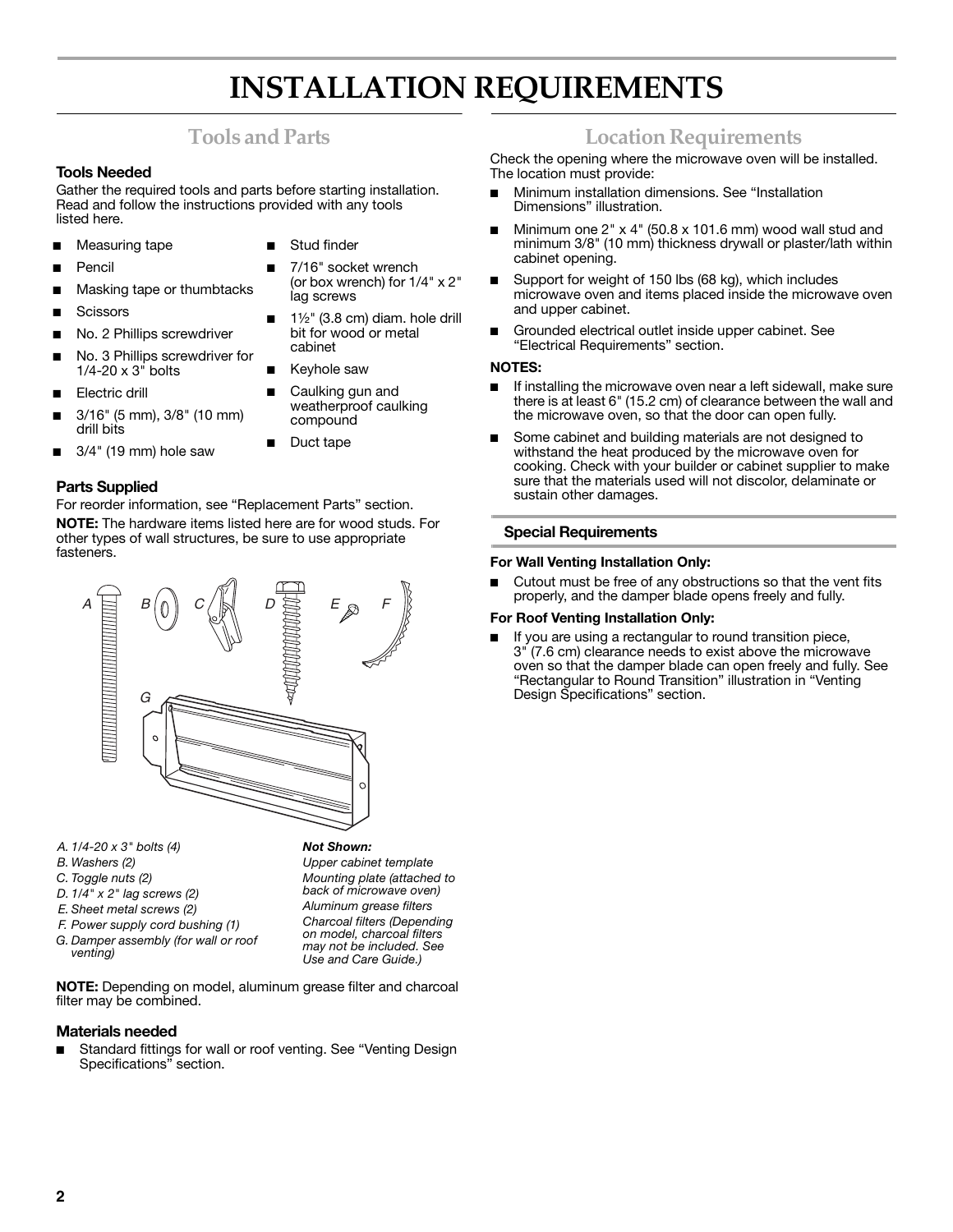#### **Installation Dimensions**

**NOTE:** The grounded 3 prong outlet must be inside the upper cabinet. See "Electrical Requirements" section.





\*30" (76.2 cm) is typical for 66" (167.6 cm) installation height. Exact dimensions may vary depending on type of range/cooktop below.



### **Electrical Requirements**



**Electrical Shock Hazard**

**Plug into a grounded 3 prong outlet.**

**Do not remove ground prong.**

**Do not use an adapter.**

**Do not use an extension cord.**

**Failure to follow these instructions can result in death, fire, or electrical shock.**

Observe all governing codes and ordinances.

#### **Required:**

A 120 Volt, 60 Hz, AC only, 15- or 20-amp electrical supply with a fuse or circuit breaker.

#### **Recommended:**

- A time-delay fuse or time-delay circuit breaker.
- A separate circuit serving only this microwave oven.

#### **GROUNDING INSTRUCTIONS**

■ **For all cord connected appliances:**

The microwave oven must be grounded. In the event of an electrical short circuit, grounding reduces the risk of electric shock by providing an escape wire for the electric current. The microwave oven is equipped with a cord having a grounding wire with a grounding plug. The plug must be plugged into an outlet that is properly installed and grounded.

**WARNING:** Improper use of the grounding plug can result in a risk of electric shock. Consult a qualified electrician or serviceman if the grounding instructions are not completely understood, or if doubt exists as to whether the microwave oven is properly grounded.

Do not use an extension cord. If the power supply cord is too short, have a qualified electrician or serviceman install an outlet near the microwave oven.

### **SAVE THESE INSTRUCTIONS**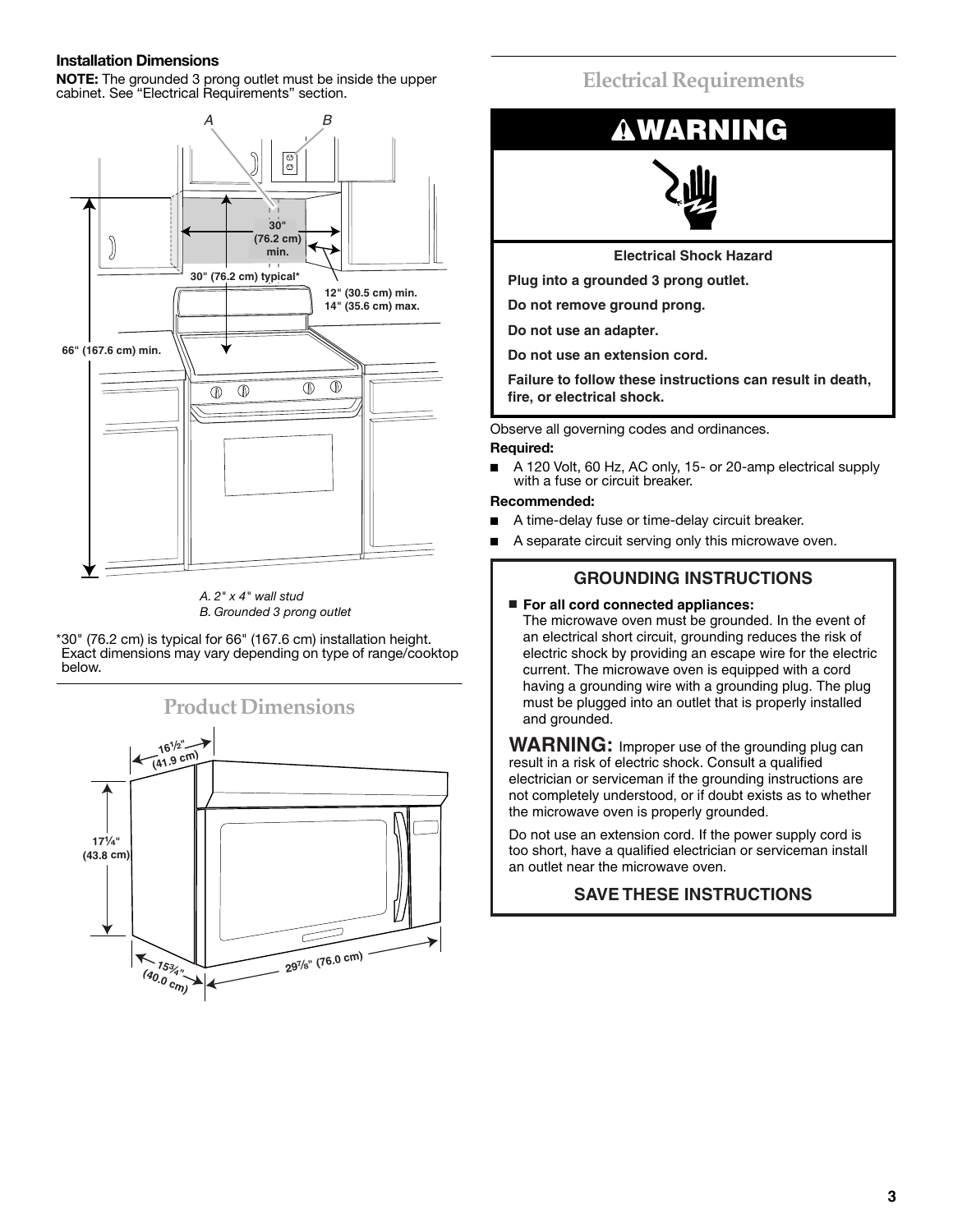# **INSTALLATION INSTRUCTIONS**

### **Remove Mounting Plate**

**NOTE:** To avoid possible damage to the work surface, cover the work surface.

- **1.** Remove any remaining contents from the microwave oven cavity.
- **2.** Remove the mounting plate by peeling off the strips of tape that attach it to the back of the microwave oven, and set the mounting plate aside.



- *B. Back of microwave oven*
- *C. Tape (multiple locations)*
- **3.** Tape the microwave oven door closed so that door does not swing open while the microwave oven is being handled.

**NOTE:** To avoid damage to the microwave oven, do not grip or use the door or door handle while the microwave oven is being handled.

### **Rotate Blower Motor**

The microwave oven is set for recirculation installation. For wall or roof venting, changes must be made to the venting system.

**NOTE:** Skip this section if you are using recirculation installation. Keep the damper assembly in case the venting method is changed, or the microwave oven is reinstalled in another location where wall or roof venting may be used.

#### **Wall Venting Installation Only**

**1.** Remove screw attaching damper plate to top of microwave oven exterior. Slide damper plate back and lift up.



- **2.** Keep damper plate and screw together and set aside.
- **3.** Remove two screws attaching blower motor to back of microwave oven.



**4.** Lift blower motor out of microwave oven.



*A. Blower motor*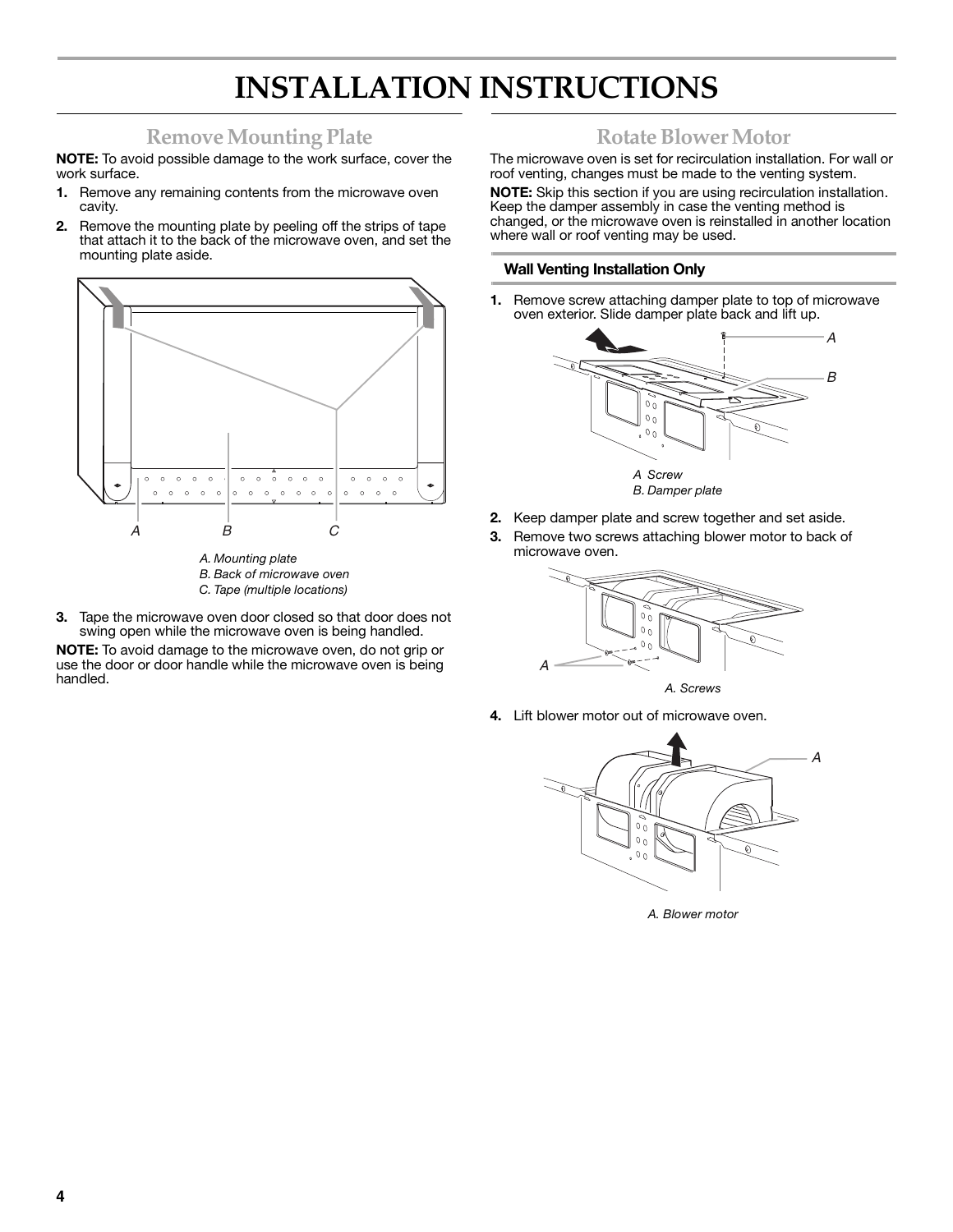**5.** Rotate blower motor end over end.



**6.** Rotate blower motor so that exhaust ports face the back of microwave oven, and lower blower motor back into the microwave oven.



*A. Exhaust port*

- **7.** Reattach blower motor to back of microwave oven with 2 screws removed in Step 3.
- **8.** Reattach damper plate. Make sure tabs at top and back of damper plate are inserted fully into their respective slots in the microwave oven.



- *A. Damper plate*
- *B. Tabs at back of damper plate*
- *C. Slots in back of microwave oven exterior*
- *D. Damper plate tabs*
- *E. Slots in top of microwave oven exterior*
- **9.** Secure damper plate with screw.

#### **Roof Venting Installation Only**

- **1.** Repeat Step 1 from "Wall Venting Installation Only."
- **2.** Repeat Step 2 from "Wall Venting Installation Only."
- **3.** Repeat Step 3 from "Wall Venting Installation Only."
- **4.** Repeat Step 4 from "Wall Venting Installation Only."
- **5.** Rotate blower motor so that exhaust ports face the top of microwave oven, and flat sides of blower motor face back of microwave oven. Lower blower motor back into microwave oven.



*A. Exhaust port*

**IMPORTANT:** If blower motor is not positioned with flat sides facing the back of the microwave oven (as shown), performance will be poor.

**6.** Reattach blower motor to back of microwave oven with 2 screws removed in Step 3 of "Wall Venting Installation Only." Securely tighten screws.

**NOTE:** If blower motor is not correctly oriented, the 2 screws removed in Step 3 cannot be reattached to the microwave oven.

**7.** Reattach damper plate. Make sure tabs at top and back of damper plate are inserted fully into their respective slots in the microwave oven.



- *A. Damper plate*
- *B. Tabs at back of damper plate*
- *C. Slots in back of microwave oven exterior*
- *D. Damper plate tabs*
- *E. Slots in top of microwave oven exterior*
- **8.** Secure damper plate with screw.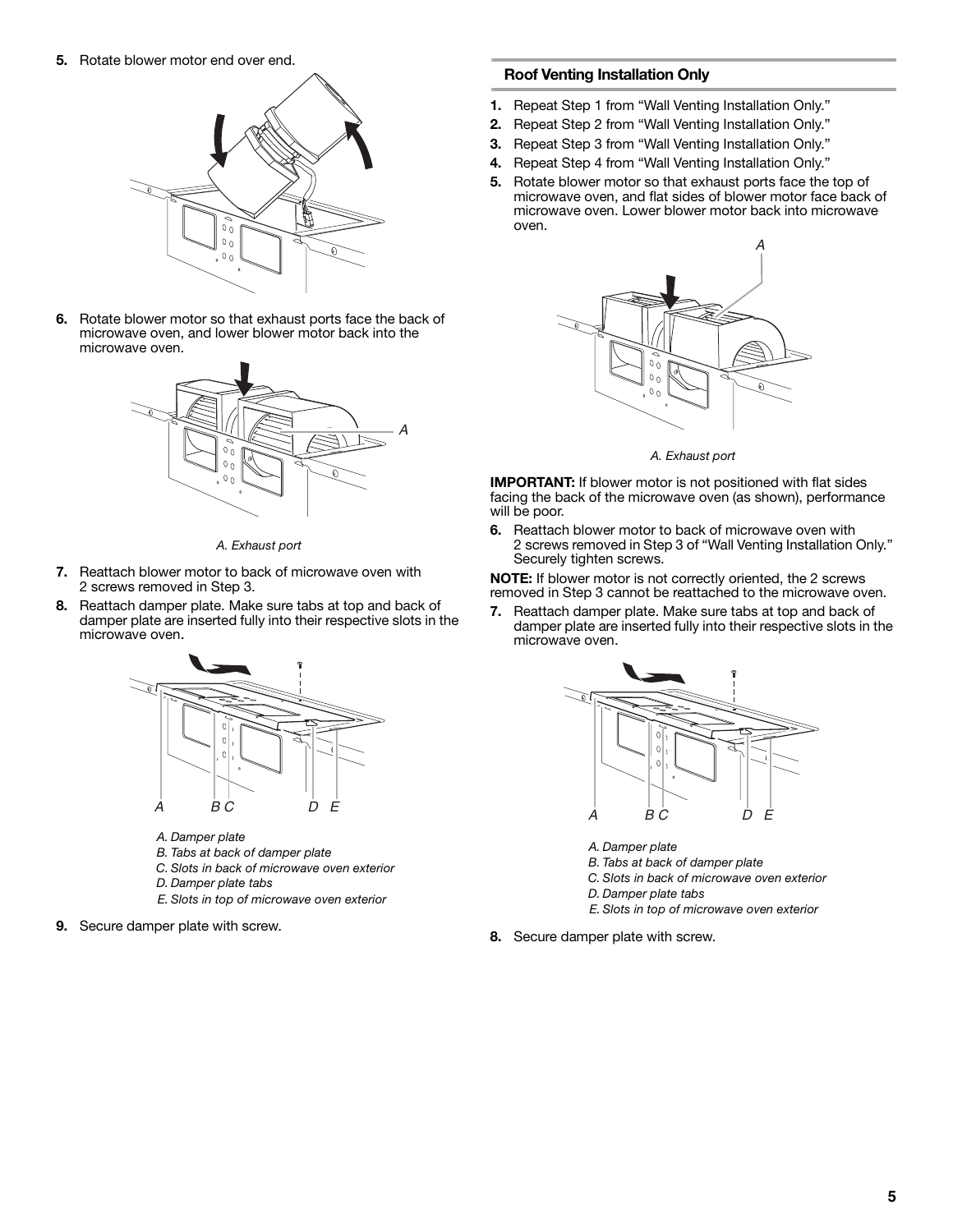### **Locate Wall Stud(s)**

**NOTE:** If no wall studs exist within the cabinet opening, do not install the microwave oven.

See illustrations in "Possible Wall Stud Configurations."

- **1.** Using a stud finder, locate the edges of the wall stud(s) within the opening.
- **2.** Mark the center of each stud, and draw a plumb line down each stud center. See illustrations in "Possible Wall Stud Configurations."

#### **Possible Wall Stud Configurations**

These depictions show examples of preferred installation configurations with the mounting plate.



#### **No Wall Studs at Corner Holes Figure 2**



**NOTE:** If wall stud is within 6" (15.2 cm) of the vertical centerline (see "Mark Rear Wall" section), only recirculation or roof venting installation can be done.



*A. Corner holes (on mounting plate)*

*B. Cabinet opening vertical centerline*

*C. Wall stud centerlines*

*D. Holes for lag screws*

*E. Support tabs*

*F. Mounting plate center markers*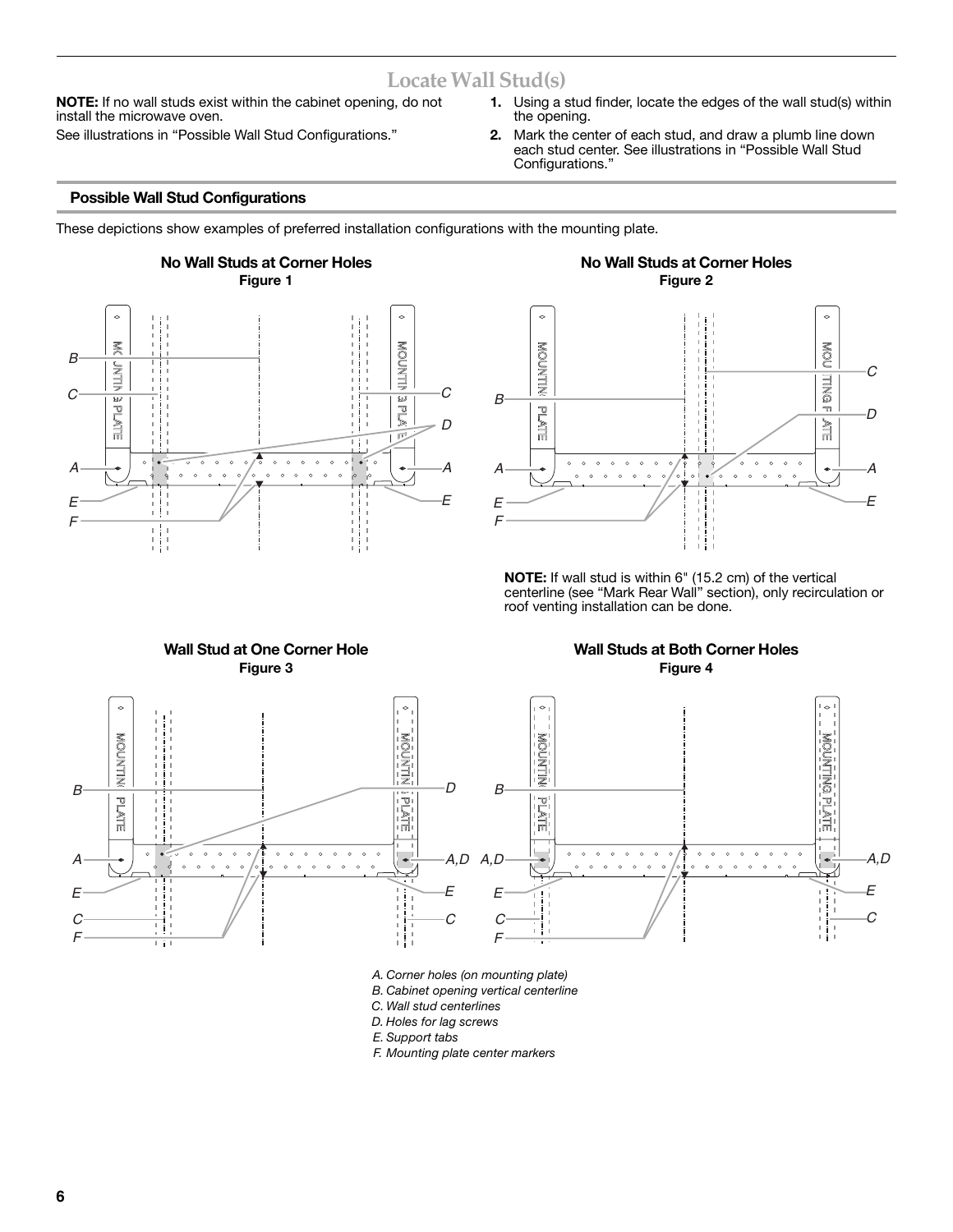### **Mark Rear Wall**

#### **Wall Venting Installation Only**

The microwave oven must be installed on a minimum of 1 wall stud, preferably 2, using a minimum of 1 lag screw, preferably 2. **1.** Using measuring tape, find and clearly mark the vertical

centerline of the opening.



*A. Centerline*

**2.** With the support tabs facing forward (see illustrations in "Possible Wall Stud Configurations" in "Locate Wall Stud(s)" section), align the mounting plate center markers to the centerline on the wall, making sure it is level, and that the top of the mounting plate is butted up against the bottom edge of the upper cabinet.

**NOTE:** If the front edge of the upper cabinet is lower than the back edge, lower the mounting plate so that its top is level with the front edge of the cabinet.



*A. Rear wall*

- *B. Mounting plate*
- *C. Top of mounting plate must align*
- *with front edge of cabinet.*
- *D. Front edge of upper cabinet*
- **3.** Holding the mounting plate in place, mark both bottom corner holes.
- **4.** Find the wall stud centerline(s) marked in Step 2 of "Locate Wall Stud(s)," and mark at least 1, preferably 2, hole(s) through the mounting plate, closest to the centerline(s). See figures 1, 2 and/or 3 in "Possible Wall Stud Configurations" in "Locate Wall Stud(s)" section. The blackened holes in the shaded areas are ideal hole locations.
- **5.** Set mounting plate aside.



- **6.** Mark the centerline 3/8" (1 cm) down from the bottom edge of the upper cabinet.
- **7.** Using measuring tape, measure out 6" (15.2 cm) on both sides of the centerline, and mark.
- **8.** Measure down 4" (10.2 cm) from the mark made in Step 6, and mark.
- **9.** Using a straightedge, draw the 2 horizontal, level lines through the marks made in steps 6 and 8.
- **10.** Draw the 2 vertical, plumb lines down from the marks made in Step 7 to complete the 12" x 4" (30.5 x 10.2 cm) rectangle. This is the venting cutout area.
- **11.** Cut a 3/4" (19 mm) hole in one corner of the cutout area.
- **12.** Using a keyhole saw, cut out the venting cutout area.

### **Drill Holes in Rear Wall**

In addition to being installed on at least 1 wall stud, the mounting plate must attach to the wall at both bottom corner holes. If the holes are not over wall studs, use two 1/4-20 x 3" round-head bolts with toggle nuts; if 1 hole is over a wall stud, use 1 lag screw and one 1/4-20 x 3" round-head bolt with toggle nut; or if both holes are over wall studs, use 2 lag screws. Following are 3 installation configurations.

#### **Installation for No Wall Studs at Corner Holes (Figures 1 & 2)**

- **1.** Drill 3/4" (19 mm) holes through the wall at both bottom corner holes marked in Step 3 of "Mark Rear Wall."
- **2.** Drill 3/16" (5 mm) hole(s) into the wall stud(s) at the hole(s) marked in Step 4 of "Mark Rear Wall." Refer to figures 1 and 2 in "Possible Wall Stud Configurations" in "Locate Wall Stud(s)" section.

#### **Installation for Wall Stud at One Corner Hole (Figure 3)**

- **1.** Drill a 3/16" (5 mm) hole into the wall stud at the corner hole marked in Step 3 of "Mark Rear Wall."
- **2.** If installing on a second wall stud, drill a 3/16" (5 mm) hole into the wall stud at the other hole marked in Step 4 of "Mark Rear Wall." Refer to Figure 3 in "Possible Wall Stud Configurations" in "Locate Wall Stud(s)" section.
- **3.** Drill a 3/4" (19 mm) hole through the wall at the other corner hole.

#### **Installation for Wall Studs at Both Corner Holes (Figure 4)**

**1.** Drill 3/16" (5 mm) holes into the studs at the corner holes marked in Step 3 of "Mark Rear Wall."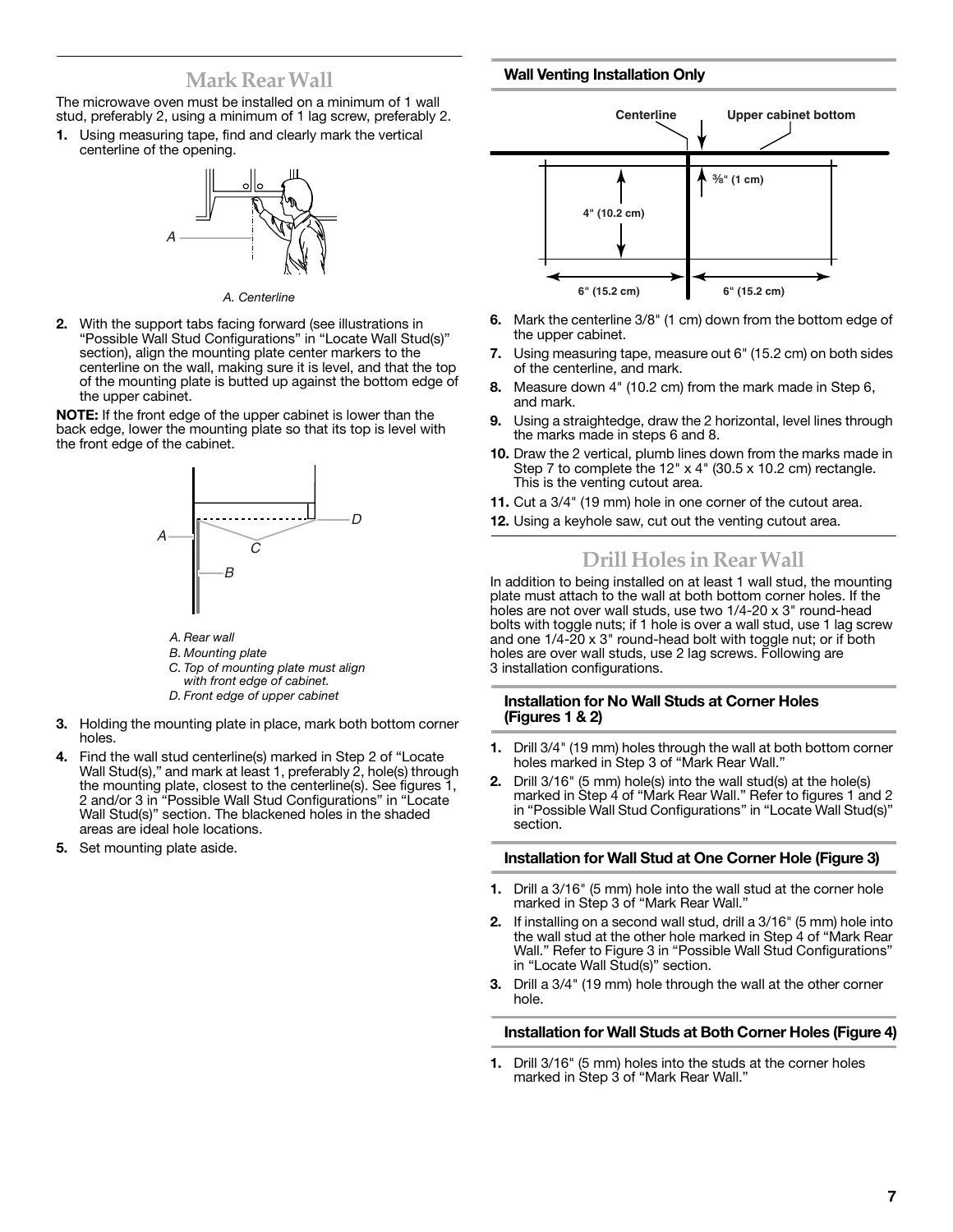### **Attach Mounting Plate to Wall**

**NOTE:** Secure the mounting plate to the wall at both bottom corner holes drilled into the wall studs and/or drywall using either 1/4-20 x 3" round-head bolts and toggle nuts or 1/4 x 2" lag screws.

Refer to illustrations in "Possible Wall Stud Configurations" in "Locate Wall Stud(s)" section.

#### **No Wall Studs at Corner Holes (Figures 1 & 2)**

**NOTE:** The mounting plate must be secured to the wall on at least 1 wall stud as well as at both bottom corners.

- **1.** With the support tabs of the mounting plate facing forward, insert 1/4-20 x 3" round-head bolts through both bottom corner holes of mounting plate.
- **2.** Start toggle nuts on bolts from the back of the mounting plate. Leave enough space for the toggle nuts to go through the wall and to open.



*A. 1/4-20 x 3" round-head bolt B. Mounting plate*

- *C. Spring toggle nut*
- **3.** Position mounting plate on the wall, making sure that the top of the mounting plate is aligned with the front edge of the upper cabinet.
- **4.** Push the 2 bolts with toggle nuts through the drywall, and finger tighten the bolts to make sure toggle nuts have opened against drywall.



- *A. 1/4-20 x 3" round-head bolt*
- *B. Mounting plate*
- *C. Drywall*
- *D. Spring toggle nut*
- **5.** Insert lag screw(s) into the holes drilled into wall stud(s) in Step 2 of "Installation for No Wall Studs at Corner Holes" in the "Drill Holes in Rear Wall" section.
- **6.** Check alignment of mounting plate, making sure it is level.
- **7.** Securely tighten all lag screws and bolts.

#### **Wall Stud at One Corner Hole (Figure 3)**

- **1.** With the support tabs of the mounting plate facing forward, insert a 1/4-20 x 3" round-head bolt through the corner hole that fits over the 3/4" (19 mm) hole drilled in Step 3 of "Installation for One Wall Stud at One Corner Hole" in the "Drill Holes in Rear Wall" section.
- **2.** Start a toggle nut on the bolt from the back of the mounting plate. Leave enough space for the toggle nut to go through the wall and to open.
- **3.** Position mounting plate on the wall, making sure that the top of the mounting plate is aligned with the front edge of the upper cabinet.
- **4.** Push the bolt with toggle nut through the drywall, and finger tighten the bolt to make sure toggle nut has opened against drywall.
- **5.** Insert a lag screw into the remaining bottom corner hole.
- **6.** If installing on a second wall stud, insert a lag screw into the other hole drilled in Step 2 of "Installation for One Wall Stud at One Corner Hole" in the "Drill Holes in Rear Wall" section.
- **7.** Check alignment of mounting plate, making sure it is level.
- **8.** Securely tighten the lag screw(s) and bolt.

#### **Wall Studs at Both Corner Holes (Figure 4)**

- **1.** Position mounting plate on the wall, making sure that the top of the mounting plate is aligned with the front edge of the upper cabinet.
- **2.** Insert lag screws into both bottom corner holes.
- **3.** Check alignment of mounting plate, making sure it is level.
- **4.** Securely tighten the lag screws.

## **Prepare Upper Cabinet**

- **1.** Disconnect power to outlet.
- **2.** Remove all contents from upper cabinet.
- **3.** Place Upper Cabinet Template against the bottom of the upper cabinet, and attach with tape or thumbtacks. Make sure the template centerline aligns with the vertical centerline on the rear wall.

The "rear wall" arrows must be against the rear wall so that the holes cut into the upper cabinet align with the holes in the top of the microwave oven.

**NOTE:** If the upper cabinet has a frame around it, trim the template edges so that it fits inside the frame, against the upper cabinet bottom. The template has trim lines to use as guides.

4. Make sure the 10<sup>7</sup>/<sub>16</sub>" (26.5 cm) dimension from the rear wall to points "D" and "E" on the template is maintained.

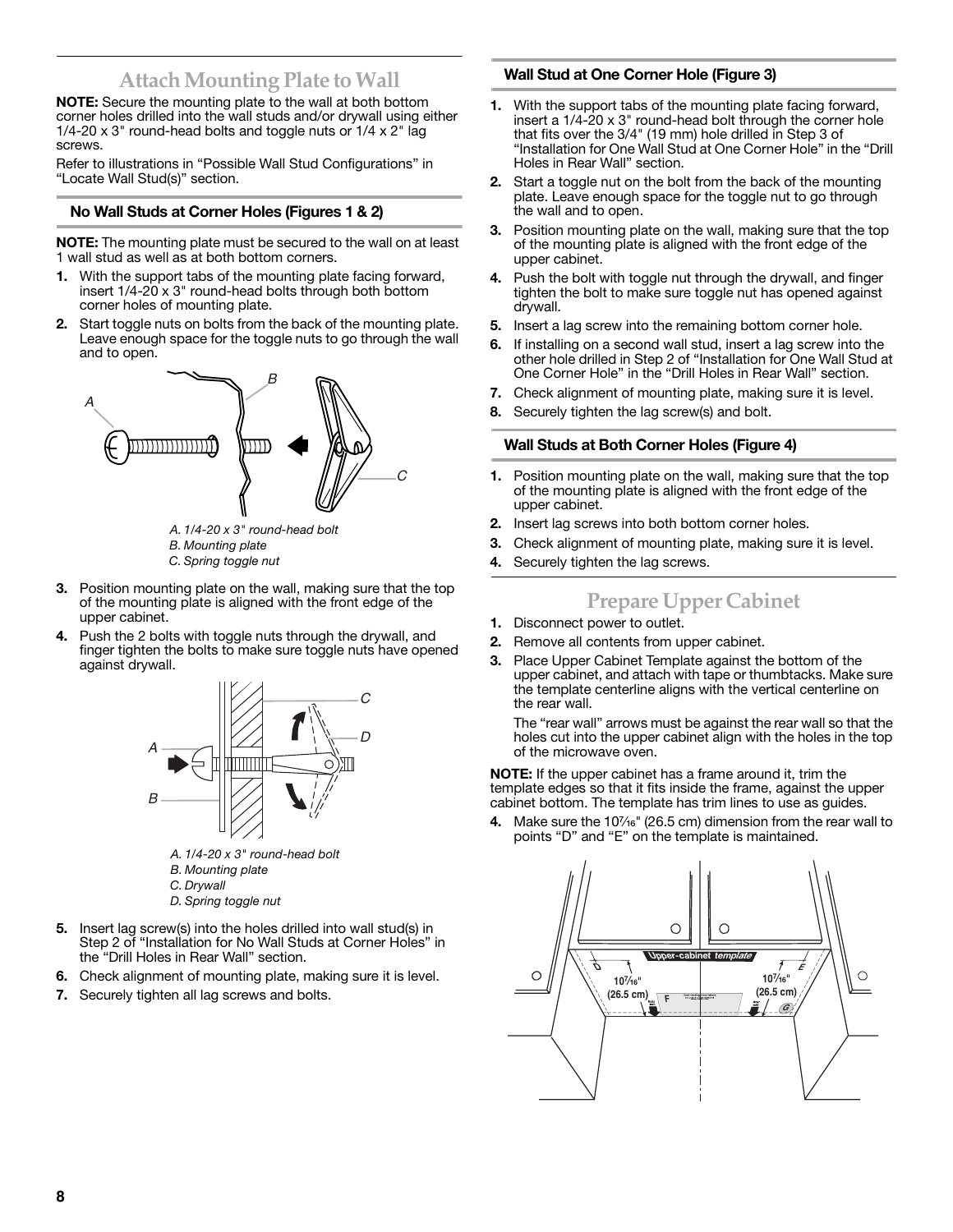**5.** Cut the 1<sup>1</sup>/<sub>2</sub>" (3.8 cm) diameter hole at the circular shaded area "G" on the template. This hole is for the power supply cord.

**NOTE:** If upper cabinet is metal, the supply cord bushing needs to be installed around the supply cord hole, as shown.



*B. Power supply cord bushing*

**6.** Drill 3/8" (10 mm) holes at points "D" and "E" on the template. These are for two  $1/4$ -20 x 3" round-head bolts and washers used to secure the microwave oven to the upper cabinet.

#### **For Roof Venting Installation Only**

- **7.** Cut 3/4" (19 mm) hole at one corner of the shaded rectangular area "F" on Upper Cabinet Template.
- **8.** Using a keyhole saw, cut out the rectangular area.

### **Install Damper Assembly (for wall venting only)**

- **1.** Check that damper blade moves freely, and opens fully.
- **2.** Position the damper assembly on the back of the microwave oven so that the damper blade hinge is at the top, and the damper blade opens away from the microwave oven.



- 
- *C. Damper blade D. Sheet metal screws*
- **3.** Secure damper assembly with 2 sheet metal screws.

### **Install the Microwave Oven**

## **WARNING**

#### **Excessive Weight Hazard**

**Use two or more people to move and install microwave oven.**

**Failure to do so can result in back or other injury.**

**IMPORTANT:** The control side of the microwave oven is the heavy side. Handle the microwave oven gently.

- **1.** Place a washer on each 1/4-20 x 3" bolt and place inside upper cabinet near the 3/8" (10 mm) holes.
- **2.** Make sure the microwave oven door is closed and taped shut.



**3.** Using 2 or more people, lift microwave oven and hang it on support tabs at the bottom of mounting plate.

**NOTE:** To avoid damage to the microwave oven, do not grip or use the door or door handle while the microwave oven is being handled.





**4.** With front of microwave oven still tilted, thread power supply cord through the power supply cord hole in the bottom of the upper cabinet.



**5.** Rotate microwave oven up toward upper cabinet. **NOTE:** If venting through the wall, make sure the damper assembly fits easily into the vent in the wall cutout.

**6.** Push microwave oven against mounting plate and hold in place.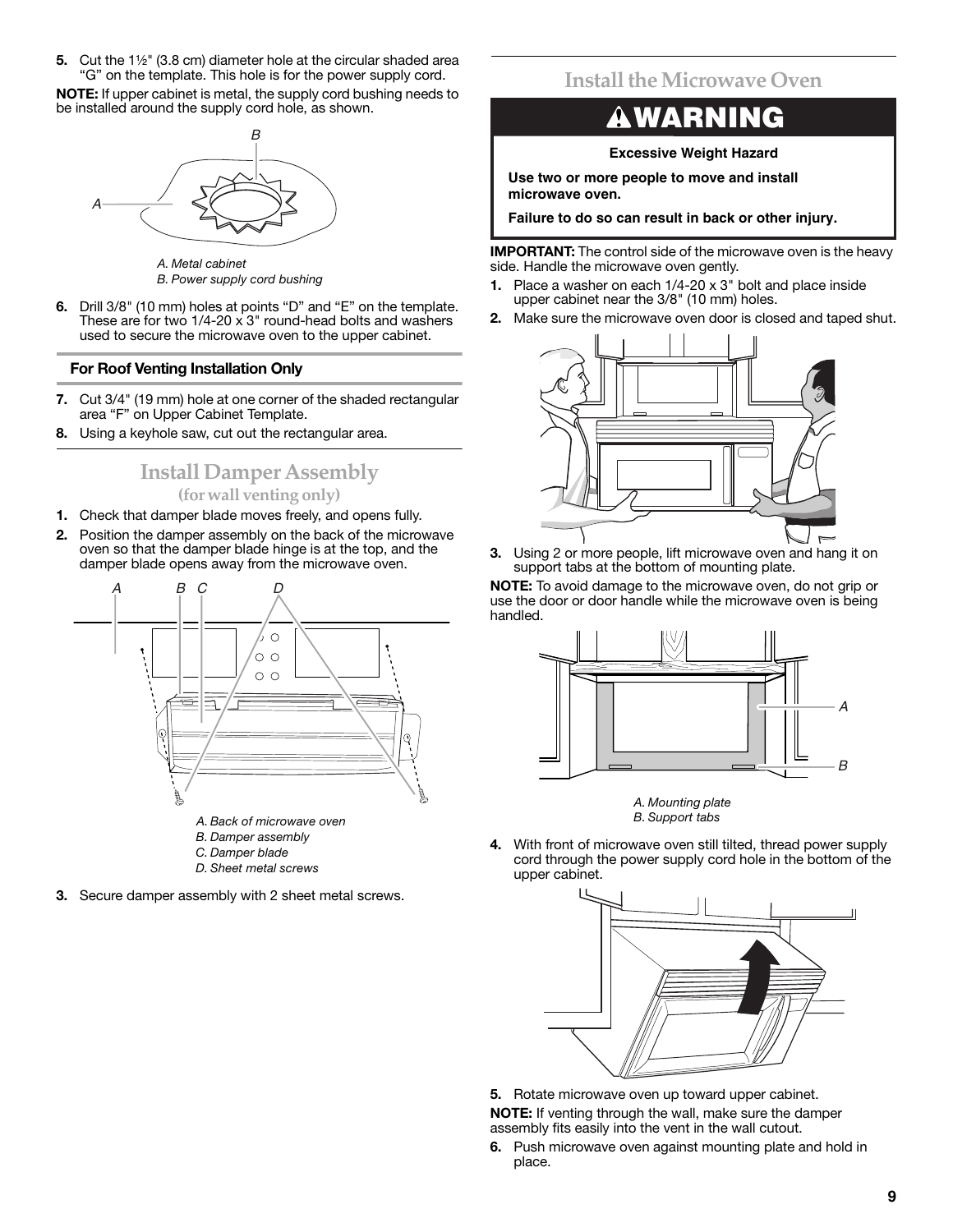**NOTE:** If microwave oven does not need to be adjusted, skip steps 7-9.

- **7.** If adjustment is required, rotate microwave oven downward. Using 2 or more people, lift microwave oven off of mounting plate, and set aside on a protected surface.
- **8.** Loosen mounting plate screws. Adjust mounting plate and retighten screws.
- **9.** Repeat steps 3-6.
- **10.** With the microwave oven centered, and with at least one person holding it in place, insert bolts through upper cabinet into microwave oven. Tighten bolts until there is no gap between upper cabinet and microwave oven.

#### **NOTES:**

- Some upper cabinets may require bolts longer or shorter than 3" (7.6 cm). Longer or shorter bolts are available at most hardware stores.
- Overtightening bolts may warp the top of the microwave oven. To avoid warping, wood filler blocks may be added. The blocks must be the same thickness as the space between the upper cabinet bottom and the microwave oven.



#### **For Roof Venting Installation Only**

**1.** Insert damper assembly through the cabinet cutout so that the long tab of the damper assembly slides under the raised tabs of the damper plate. Then secure with sheet metal screw.

**NOTE:** The screw cannot be installed if the damper assembly is not positioned as shown.



**2.** Connect vent to damper assembly.



*B. Damper assembly (under vent)*

## **Complete Installation**

**1.** Refer to the Use and Care Guide for instructions on how to install filters into your model.



**Do not remove ground prong.**

**Do not use an adapter.**

**Do not use an extension cord.**

**Failure to follow these instructions can result in death, fire, or electrical shock.**

- **2.** Plug microwave oven into grounded 3 prong outlet.
- **3.** Reconnect power.
- **4.** Check the operation of microwave oven by placing 1 cup (250 mL) of water on the turntable, and programming a cook time of 1 minute at 100% power. Test vent fan and exhaust by operating the vent fan.
- **5.** If the microwave oven does not operate:
	- Check that a household fuse has not blown, or that a circuit breaker has not tripped. Replace the fuse or reset the circuit breaker. If the problem continues, call an electrician.
	- Check that the power supply cord is plugged into a grounded 3 prong outlet.
	- See the Use and Care Guide for troubleshooting information.

Installation is now complete.

Save Installation Instructions for future use.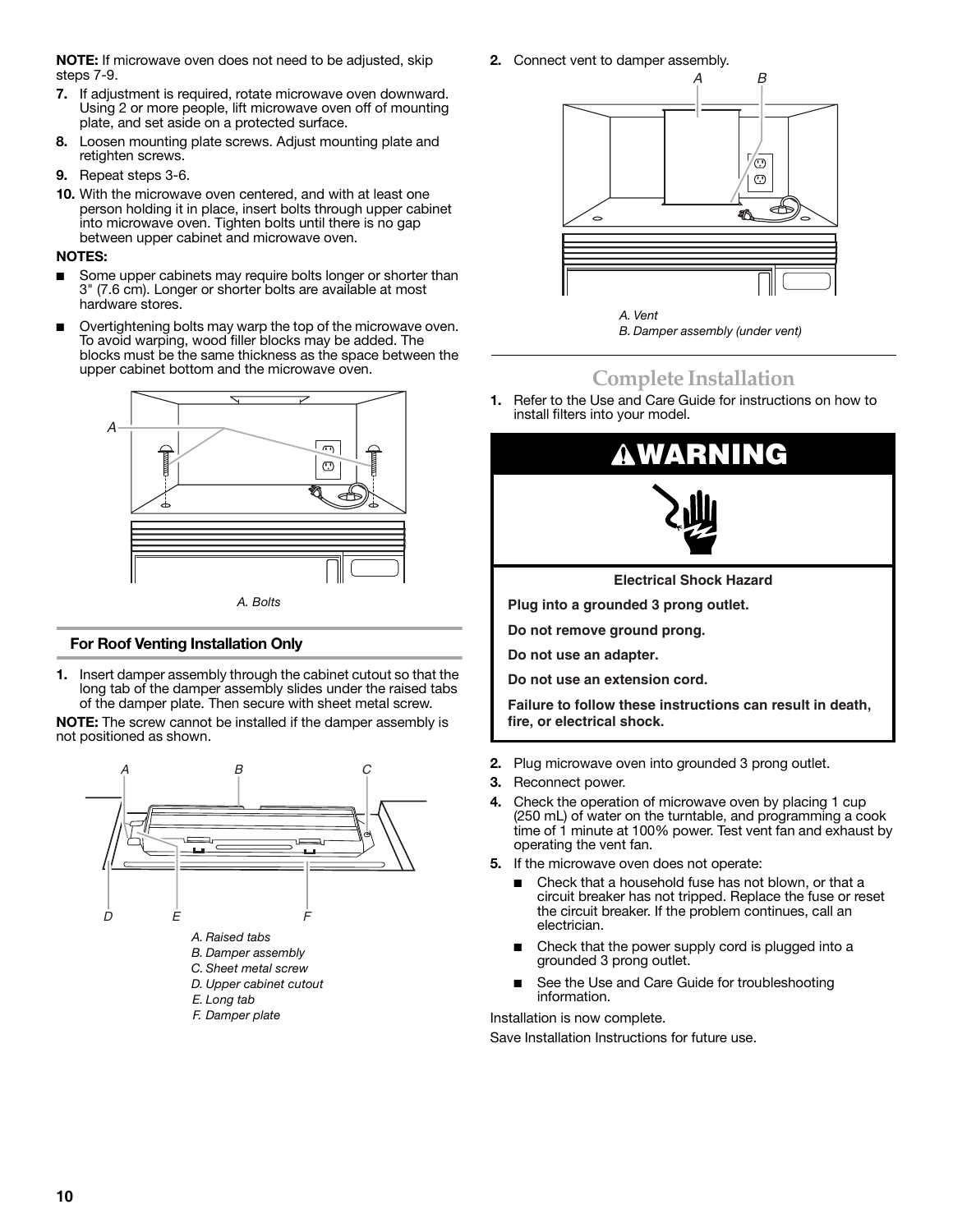## **VENTING DESIGN SPECIFICATIONS**

This section is intended for architectural designer and builder/contractor reference only.

#### **NOTES:**

- Vent materials needed for installation are not provided with microwave hood.
- We do not recommend using a flexible metal vent.
- To avoid possible product damage, be sure to vent air outside, unless using recirculation installation. Do not vent exhaust air into concealed spaces, such as spaces within walls or ceilings, attics, crawl spaces or garages.

#### **For optimal venting installation, we recommend:**

- using roof or wall caps that have back draft dampers
- using a rigid metal vent
- using the most direct route by minimizing the length of the vent and number of elbows to provide efficient performance
- using uniformly sized vents
- using duct tape to seal all joints in the vent system
- using caulking compound to seal exterior wall or roof opening around cap
- not installing 2 elbows together, for optimal hood performance

If venting through the wall, be sure that there is proper clearance within the wall for the damper to open fully.

If venting through the roof, and rectangular to round transition is used, be sure there is at least 3" (7.6 cm) of clearance between the top of the microwave oven and the transition piece. See "Rectangular to Round Transition" illustration.





Roof venting **Roof** cap



Wall venting **Wall cap** 



#### **Rectangular to Round Transition**

**NOTE:** The minimum 3" (7.6 cm) clearance must exist between the top of the microwave oven and the rectangular to round transition piece so that the damper can open freely and fully.



*A. Roof cap*

- *B. 6" (15.2 cm) min. diameter round vent*
- *C. Elbow (for wall venting only)*
- *D. Wall cap*
- *E.* 31/<sub>4</sub><sup>*"*</sup> *x* 10<sup>*"*</sup> *to* 6<sup>*"*</sup> (8.3 *x* 25.4 *cm to* 15.2 *cm*)
- *rectangular to round transition piece*
- *F. Vent extension piece, at least 3" (7.6 cm) high*

#### **Recommended Standard Fittings**

The following length equivalents are for use when figuring vent length. See the examples in "Recommended Vent Length."



- *A. Rectangular to round transition piece: 3*¹⁄₄*" x 10" to 6" = 5 ft (8.3 x 25.4 cm to 15.2 cm = 1.5 m)*
- *B. Roof cap: 3*¹⁄₄*" x 10" = 24 ft (8.3 x 25.4 cm = 7.3 m)*
- *C.* 90° elbow:  $3\frac{1}{4}$  *x* 10" = 25 ft (8.3 x 25.4 cm = 7.6 m)
- *D. 90° elbow: 6" = 10 ft (15.2 cm = 3 m)*
- *E. Wall cap: 3<sup>1</sup>/<sub>4</sub><sup><i>"*</sup> *x 10<sup><i>"*</sup> = 40 ft (8.3 *x 25.4 cm = 12.2 m)*
- *F. 45° elbow: 6" = 5 ft (15.2 cm = 1.5 m)*
- *G.* 90° flat elbow:  $3\frac{1}{4}$  *x* 10" = 10 ft (8.3 x 25.4 cm = 3 m)